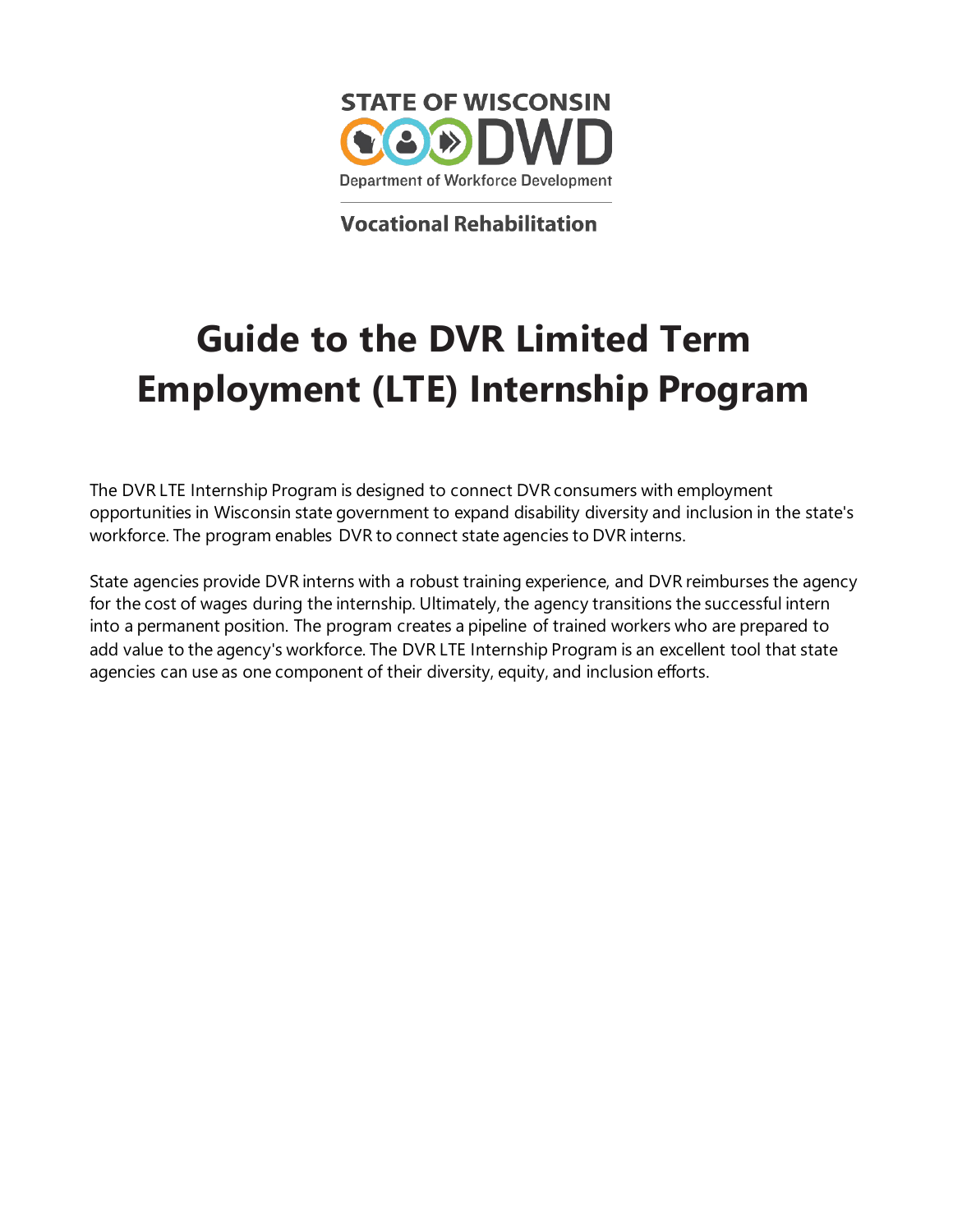## **How does the program work?**

- 1. DVR informs state agencies about the DVR LTE Internship Program. This program is only available to individuals enrolled in the DVR program.
- 2. Agencies identify the permanent position they would like to fill through an internship, and "set aside" that permanent position. All state agencies are encouraged to participate in the program. The [state agency directory](https://www.wisconsin.gov/Pages/AllAgencies.aspx) includes a full list of Wisconsin state agencies.
- 3. Agencies notify DVR of their intention to engage in the DVR LTE Internship Program via the LTE Internship mailbox at [DWD MB DVR LTE,](mailto:dvrlte@dwd.wisconsin.gov) or through a DVR point of contact.
- 4. The agency hiring manager and DVR review program details and processes. If an agency elects to move forward with the internship program, DVR guides the agency through the process to become an approved "vendor" for the State of Wisconsin, enabling DVR to reimburse the agency for wages.
- 5. DVR will guide agencies on how to request an LTE position through the standard human resource process. DVR agrees to reimburse wages and the employer portion of FICA related to the position. A DVR LTE Internship can be full-time or part-time, and last up to 1,039 hours, or one year, whichever occurs first.
- 6. Once an LTE position has been secured, DVR gathers information about the internship from the agency and exclusively recruits DVR consumers.
- 7. DVR forwards resumes to the hiring agency. The agency interviews candidates that meet their business needs and selects candidates as they would through their standard internal selection processes (Example: Hiring Action Request).
- 8. Once a candidate is selected, and an offer of employment is accepted, the agency and DVR complete an internship agreement form which documents the details of the internship. This form includes internship start/end dates, position information, and fiscal information necessary for DVR to authorize the service.
- 9. DVR will provide a purchase order (PO) that identifies the terms of DVR's agreement to reimburse wages, invoicing method, progress reporting process, and DVR points of contact.
- 10. Internship supervisors review performance with the intern monthly. The supervisor and intern complete a monthly progress report and submit the report per instructions on the PO.
- 11. The agency invoices DVR monthly for actual hours the intern worked, per instructions provided on the PO, and DVR provides reimbursement for wages paid.
- 12. DVR is available to consult on internships at any time.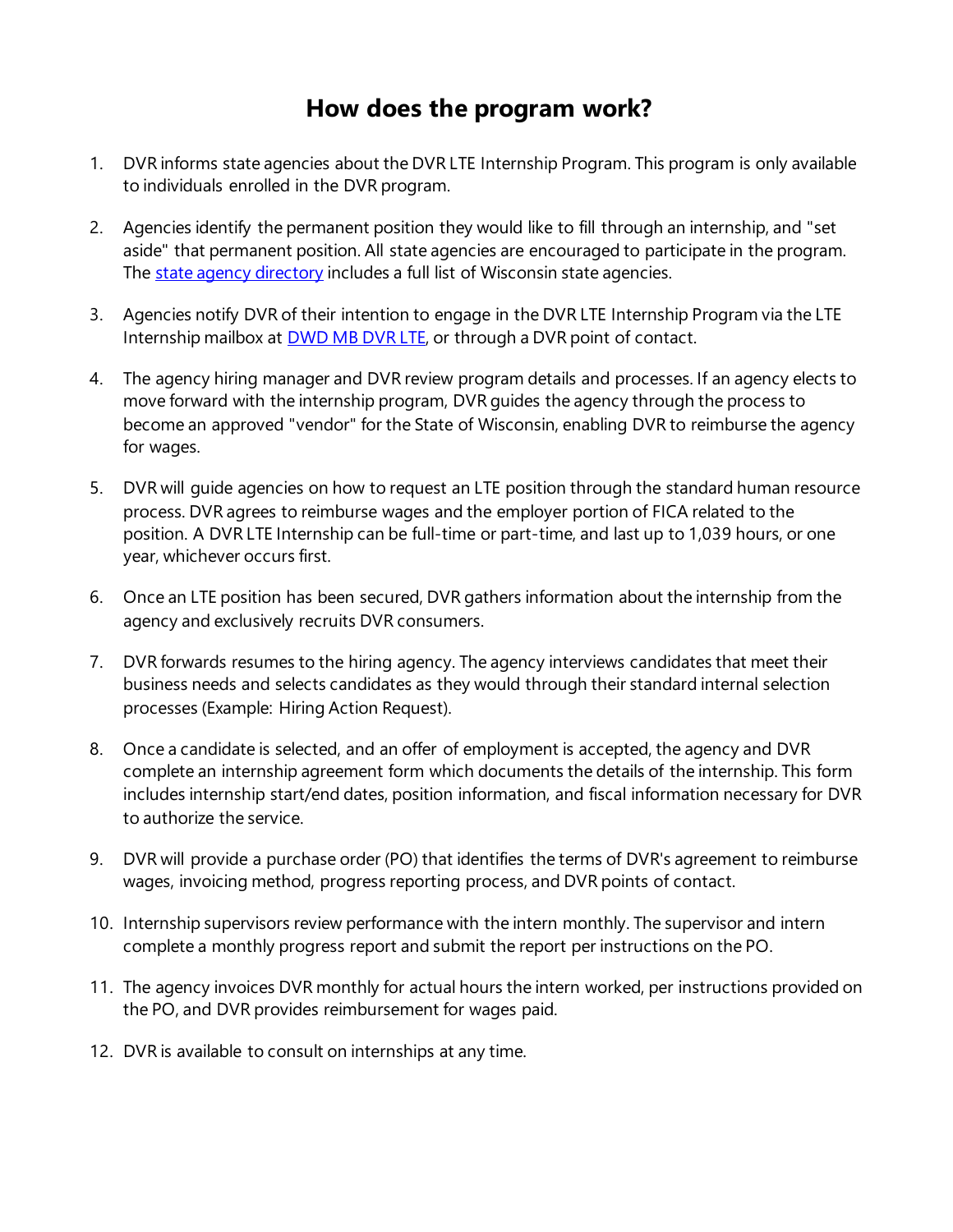## **Information for Wisconsin State Agencies**

- The DVR LTE Internship Program uses the existing State of Wisconsin Limited Term Employment (LTE) platform in many ways. State agencies follow the same process they would typically use to obtain approval for an LTE position. The DVR LTE position will, however, be funded with DVR training funds instead of the state agency's budget, and the recruitment for the DVR LTE position is exclusive to the DVR talent pool instead of being open to the public.
- Internships are intended to offer robust opportunities for interns to learn about state employment, their agency, and the duties of their position. Additionally, interns will benefit from acquiring new information, skills, and credentials. Supervisors are encouraged to discuss training opportunities with interns, such as those available in Cornerstone or through external resources, to maximize learning opportunities.
- It is important for interns to experience the work culture as well as work duties. Supervisors are encouraged to facilitate an intern's connection to their team, co-workers, and the agency in general. For example, a mentor could be identified who would ensure the intern is connected to the work team and team activities.
- Monthly performance feedback is required as part of the DVR LTE Internship Program. Feedback on intern performance is critical, allowing the intern and supervisor share their perspectives. Performance feedback is documented in the Progress Report Form.
- Invoices should be submitted monthly, consistent with the hiring agency's fiscal practices. DVR will reimburse wages and the employer portion of FICA upon receipt of progress reports and invoices.
- When a DVR intern demonstrates the ability to successfully perform the essential position duties, the state agency will submit a request for non-competitive/direct hire throug[h ER-MRS-27](https://docs.legis.wisconsin.gov/code/admin_code/er_mrs/27). The Wisconsin Administrative Code includes this provision, which is administered through the Department of Administration-Department of Personnel Management (DOA-DPM).
- Contact the DVR at mailbox [DWD MB DVR LTE](mailto:dvrlte@dwd.wisconsin.gov) or DVR point of contact if additional information or support is needed.

## **Information for DVR Service Providers**

Examples of activities providers can offer to optimize the benefit of the LTE internship:

- Assist the DVR consumer to update their resume, including current contact information and address in addition to a description of recent experience and new skills and accomplishments.
- Encourage the consumer to learn about [Wisc.Jobs](https://wisc.jobs/) and [State of Wisconsin Diversity Resources.](https://wisc.jobs/Pages/EI-DiverseWorkforce.aspx)
- Discuss retention strategies with the intern, as needed, and offer other services and supports authorized by DVR staff.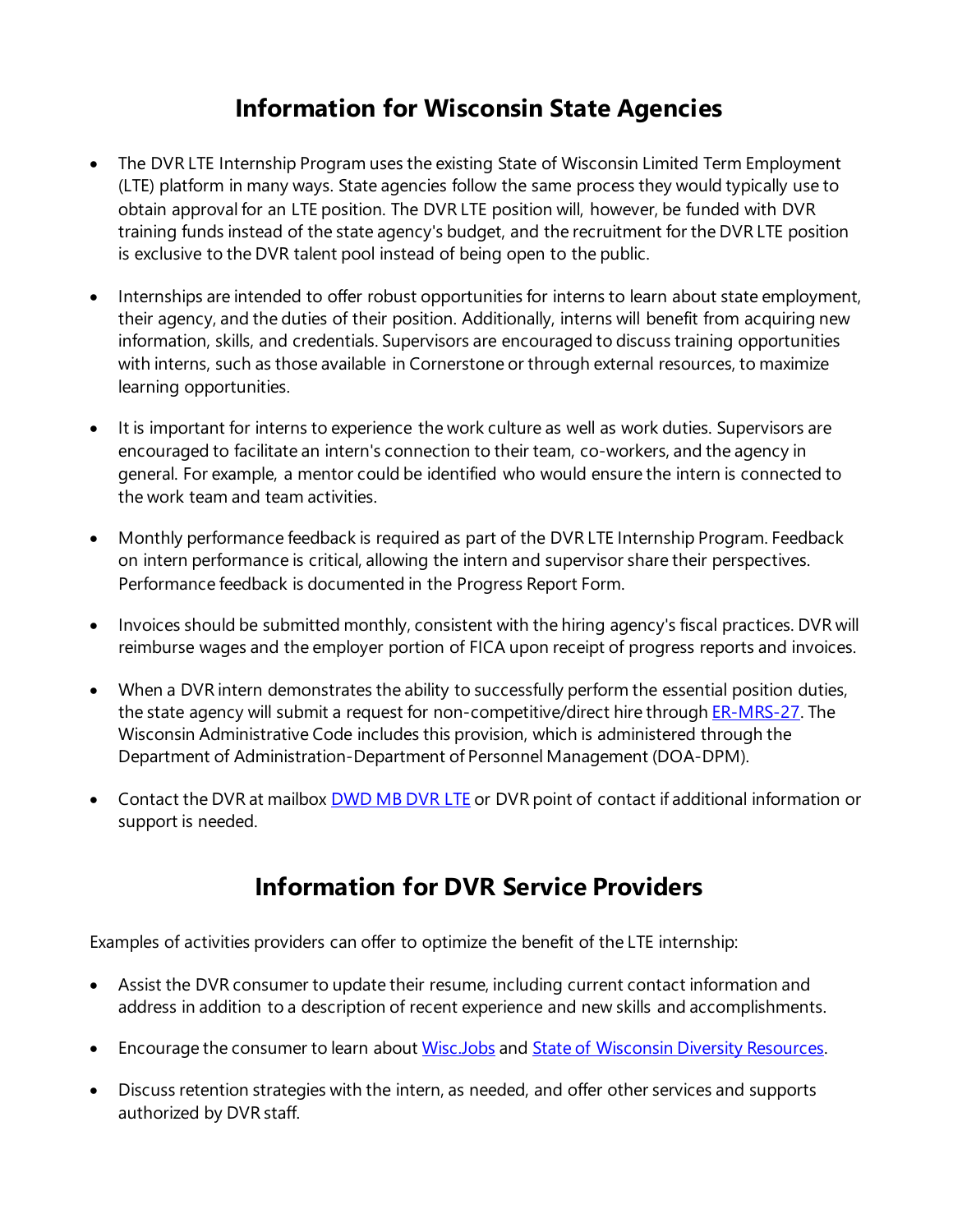# **Information for DVR Consumers**

- DVR consumers may continue working with their selected service provider to discuss internship experiences and access additional services authorized by DVR.
- Wages and benefits associated with the DVR LTE Internship Program are consistent with wages and benefits offered to the general public for work performed. Earned income may impact Social Security benefits or other resources. Earnings should be reported to the Social Security Administration and any other agency that requires such reporting.
- Accommodation requests should be discussed with the worksite supervisor and DVR counselor.
- Internships are temporary. Each internship has a start and end date, as well as a specific number of hours approved for the internship. While the program is designed to result in permanent employment, employee/intern performance and ability to perform the essential elements of the job will impact the hiring agency's decision to make an offer for a permanent position. LTE Internships may be discontinued at any time by the employer, intern, or DVR.
- Interns are encouraged to learn about additional strategies to connect to state employment opportunities such as [Wisc.Jobs,](http://wisc.jobs/) the official State of Wisconsin government job site.
- Interns can also learn about Disabled Expanded Certification and other resources on the Wisc.Jobs [Diverse Workforce](https://wisc.jobs/Pages/EI-DiverseWorkforce.aspx) page.
- Employees/interns must abide by work rules and practices identified by the employer.
- Questions or concerns that arise during the internship can be discussed with the employer, DVR counselor, and/or DVR service provider.

# **Information for DVR Staff**

Examples of services staff can provide to optimize the benefit of an LTE internship:

- Inform qualified DVR job consumers when LTE internship opportunities become available.
- Work with consumers to ensure their resumes and contact information are current.
- Address barriers to successful employment and coordinate resources that promote success.
- Discuss accommodation needs and how consumers can approach this topic with employers.
- Explore how earnings may impact Social Security benefits and other forms of economic assistance.
- Review monthly progress reports and discuss the internship experience with consumers.
- Provide guidance to consumers about how to approach their supervisor in the event they experience challenges on the job or want to discuss other employment-related matters.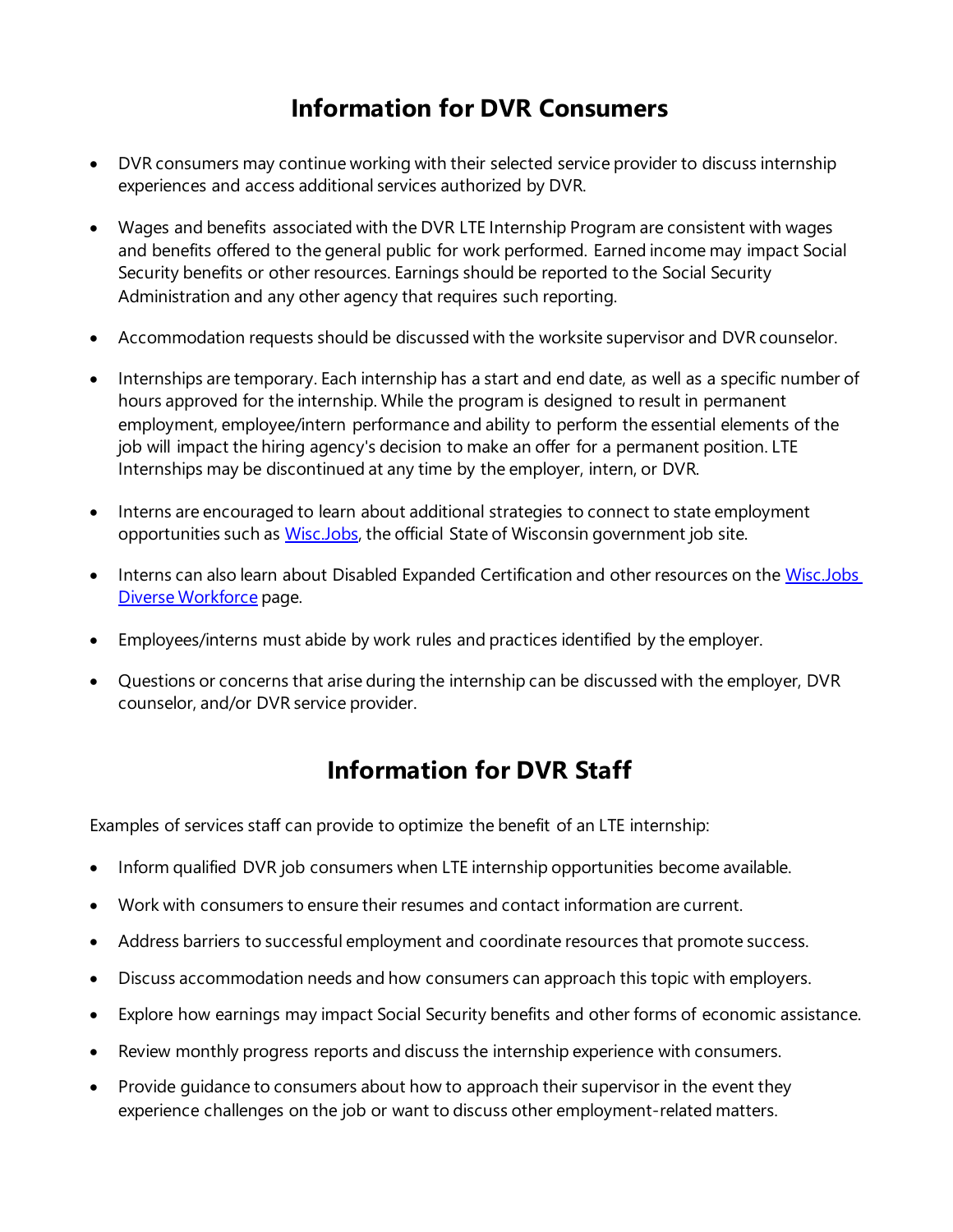- Share potential resources with the consumer, such as:
	- o **[Wisc.Jobs:](https://wisc.jobs/Pages/Welcome.aspx)** The official State of Wisconsin government job site.
	- o Wisc.Jobs [Diversity Resources:](https://wisc.jobs/Pages/EI-DiverseWorkforce.aspx) Information about Disabled Expanded Certification, Veterans, and the State of Wisconsin Student Diversity Internship Program.

# **Differences between the DVR LTE Internship Program and Internship/Temporary Work**

| <b>Differences</b>                | <b>Internship/Temporary Work</b><br>(I/TW)                                                                                                      | <b>Limited Term Employment (LTE)</b><br><b>Internship Program</b>                                                                                              |
|-----------------------------------|-------------------------------------------------------------------------------------------------------------------------------------------------|----------------------------------------------------------------------------------------------------------------------------------------------------------------|
| Program Purpose                   | Defined as time-limited paid work,<br>the program is designed to impart<br>in-depth knowledge of day-to-day<br>work requirements in a real job. | Designed to connect DVR consumers with<br>career opportunities in state government<br>and expand disability diversity and<br>inclusion in the state workforce. |
| <b>Duration of Service</b>        | Up to 90 calendar days.                                                                                                                         | Up to 1039 hours, or one year, whichever<br>occurs first.                                                                                                      |
| Eligible Employers                | All                                                                                                                                             | State agencies only                                                                                                                                            |
| <b>Desired Service</b><br>Outcome | Work experience, skills acquisition,<br>occupational information. No<br>quarantee of permanent<br>employment.                                   | Permanent employment in state<br>government if the intern demonstrates<br>the ability to perform essential elements<br>of the job.                             |
| Employer of Record                | Third party (Opportunities, Inc)                                                                                                                | State agency that hires consumer                                                                                                                               |

## **FAQs**

### **Q: May I coordinate an I/TW with a state agency?**

Yes. If an I/TW best suits the consumer's needs, or if the state agency can offer only this service, it is acceptable to coordinate I/TW service with state agencies.

### **Q: Are LTEs with state agencies guaranteed a permanent position?**

No. Permanent positions are "set aside," and available for interns who demonstrate the skills and abilities necessary to perform the essential elements of the position. The intern must demonstrate the ability to perform the essential parts of the job to receive an offer for permanent employment.

### **Q: Do LTEs need to reside in the state of Wisconsin?**

Yes. State of Wisconsin LTE interns must be Wisconsin residents.